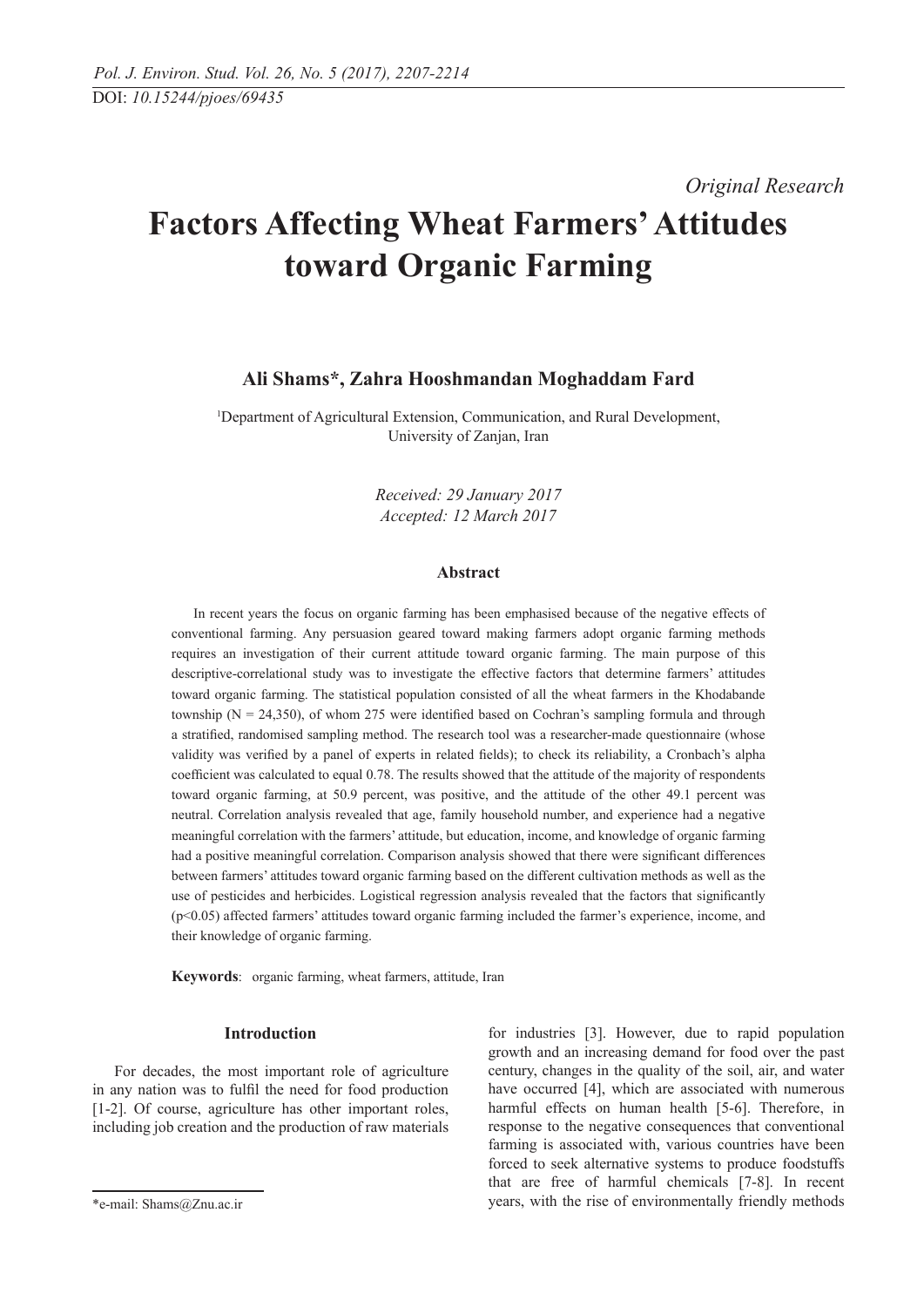of farming, such as the use of pesticides with low residual effects and biological insecticides, integrated pest management (IPM), and other non-chemical methods such as crop rotation and green manure for soil fertility enhancement, the passing of effective laws governing the control of chemical inputs has become more rational in developed countries, which motivate farmers to accept organic production [9]. In this context, many researchers consider organic farming – a system to produce food with minimal harm to ecosystems, animals, and humans – as a solution; it is seen as a strategy for ensuring food security, biodiversity, and the sustainability of the environment while countering the negative impacts of conventional agriculture [10-11]. Organic farming aims at conserving water and soil, and it requires the use of natural manure, avoiding the employment of fertilizers and pesticides in the production process; specialists argue that organic products are richer in vitamins, nutrients, and antioxidants, which are beneficial for health [9, 11-13].

The benefits of organic farming have been considered by Iranian policy makers, researchers, and extension workers [14]; however, the expansion of organic farming in developing countries such as Iran has been much slower than in the developed world. In 2010, Iranian organic farming lands comprised 7,256 hectares, and wheat – the key organic product in Iran – consisted of 1,156 hectares of farmland. These values indicate that despite all benefits of organic farming, Iranian farmers have not entirely adopted organic farming [10]. What is more important in this regard is to encourage these farmers to adopt organic farming [9]. Several factors have affected farmers' decisions to adopt organic farming, including economic, social, structural, and institutional considerations [15]. However, the attitude of farmers is also an important factor that can have a significant impact on farmers' decisions [16-18]. Previous studies have shown that various factors have been associated with the attitudes of farmers toward organic farming, such as their age [19]. Karki et al. [20], Dunlap et al. [21], and Alzaidi et al. [22] have shown that older farmers have a better attitude toward organic farming. According to some researchers in Iran, older farmers have a more positive attitude toward organic farming [23-24]. However, other studies have indicated that there is a negative or nonsignificant correlation between age and attitude toward organic farming practices among farmers [15, 17, 25-26]. This means that younger farmers have a better attitude for accepting organic farming as a new innovation; perhaps this is due to the willingness of younger farmers to take risks [10, 27].

Several studies have shown that the educational level of farmers has a positive correlation with their attitudes toward organic farming [17, 21-22, 25, 28-31]. In contrast to these studies, [13, 32] show that the education levels of farmers have been found to have no significant effect on the probability of adopting organic farming practices. According to previous studies, organic farming has a greater need for labour in comparison to conventional farming [33]. Household size is another variable that affects a farmer's attitude toward organic farming; it shows a positive correlation [11, 18, 34]. This implies the importance of large family size in the production and maximization of profits in their farming enterprise [11].

Farming experience is another important variable that has shown a positive effect on attitudes toward organic farming in many previous studies [11, 17, 19, 30-31, 34]. This shows that farmers with higher agricultural experience have a more favourable attitude toward organic farming practices in comparison with farmers who have less agricultural work experience. One of the most impor-tant factors influencing the attitudes of farmers toward organic farming is household income. For example, Sarker et al. [18] and Iranian researchers such as Sadati et al. [27], Ghorbani et al. [35], and Ghorbani et al. [36] have shown that farmers with higher income have favourable attitudes toward organic farming and, therefore, are more likely to adopt organic farming. In contrast, Wheeler [31] indicated that household income has no relationship with attitudes toward organic farming. Income is associated with the amount of owned land as it is one of the resources for agricultural production. According to Zingore et al. [37], wealthier farmers own more land. Some studies such as Oluwasusi [11], Cukur [13], Karki et al. [20], Chouichom and Yamao [30], and Adebayo and Oladele [34] show that the attitude toward organic farming has a positive correlation with farm size. However, Alzaidi et al. [22] and Khaledi et al. [32] indicate that an inverse relationship exists between farm size and the attitudes of the farmers toward organic farming. This means that farmers who own smaller lands have a better attitude regarding the use of organic farming practices. Having information and being familiar with organic farming is an important factor that influences the attitudes of farmers [11, 26].

Cukur [13] and Läpple [25] reported that a positive relationship exists between being informed about organic farming and farmers' decisions to produce organic milk. Therefore, access to information, which is one of the most important factors creating a positive attitude toward organic farming, has been mentioned across many studies. Sarker et al. [18] has shown that access to extension services was strongly associated with decisions to adopt organic farming. The result of a study conducted by Wollni and Andersson [12] has shown that farmers, who believe in acting in accordance with their neighbours' expectations within a neighbourhood network that has a greater availability of information, are more likely to adopt organic farming. Oluwasusi [11] has shown that a source of information has a positive relationship with the attitude that farmers adopt toward organic farming practices. Adebayo and Oladele [34] indicated that the frequency of extension contacts had a significantly positive relationship with attitudes toward organic farming practices. Wheeler [31] found that one of the significant key influences on attitudes toward organic farming were informational factors. Since no prior studies have been conducted exploring the current attitude of farmers toward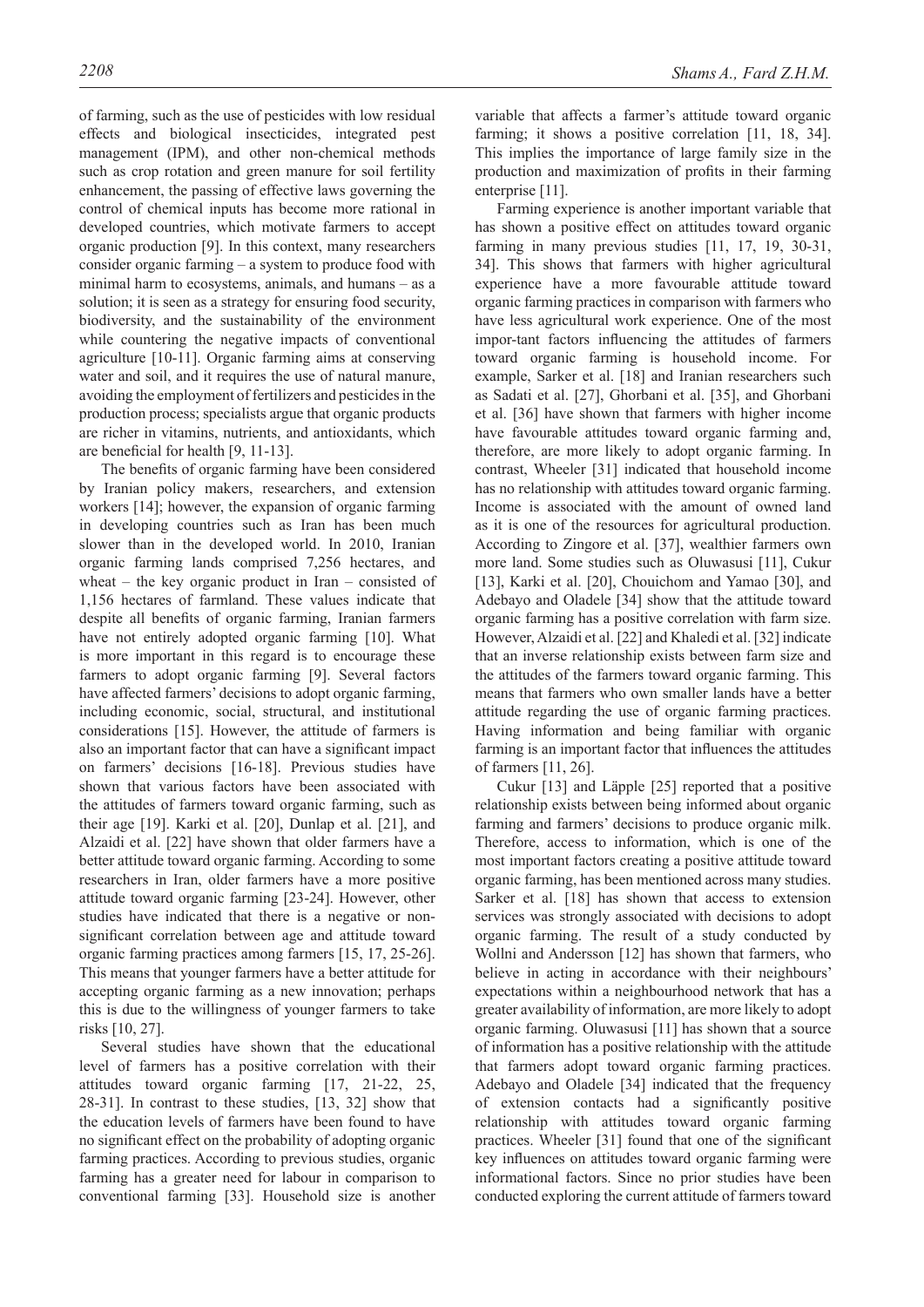organic farming, the aim of this study is to investigate the effective factors that influence these attitudes.

#### **Material and Methods**

This study is an applied research carried forward by adopting the surveying method. The statistical population included 27,230 wheat farmers (living in 18 villages) in the Khodabandeh Township in Iran. Cochrane's formula [38] was adopted to acquire the appropriate sample size for this research, which involved 275 farmers engaged in wheat cultivation. Wheat farmers were randomly selected using a stratified sampling method. Data was collected using a researcher-made questionnaire, which was filled out by face-to-face interviews with farmers in their homes or on their farms. The questionnaire consisted of demographic and farming characteristics, and the expressed attitude toward organic farming. Farmers' use of information was assessed for 15 resources on a four-level Likert scale (containing the following categories: 'no use,' 'low,' 'moderate,' and 'high'). To assess the attitude of the farmers toward organic farming, a composite index of 16 items on a five-level Likert scale (containing the following categories: 'strongly disagree,' 'disagree,' 'neither agree nor disagree,' 'agree,' and 'strongly agree') was used. In order to ensure face validity, a group of experts and researchers were asked to give their comments about the questionnaire. Furthermore, Cronbach's alpha coefficient was used to examine the reliability of the questionnaire. The value of this coefficient was higher than 0.7 for the various sections of the questionnaire, which indicated valid internal consistency scales in the individual components of the questionnaire. Data collected were analyzed using  $SPSS_{21}$  software based on descriptive statistics such as frequency count, percentage, mean, standard deviation, the coefficient of variation (CV), and inferential statistics such as correlation coefficient and binary logistic regression. First by using the correlation coefficient we find that those variables do correlate with the attitude, and then we use this information to run a binary logistic model to assess the effect of selected independent variables on wheat farmers' attitudes toward organic farming. Logistic regression analysis was chosen over linear regression analysis because the wheat farmers' attitude scores were nonparametric, and remained so after several different transformations. In the model, the wheat farmers' attitudes score was transformed into a two-point categorical scale and the model calculates the probability of being in a neutral category of attitude compared to a favorable better one. Generally, logistic regression is well suited for describing and testing hypotheses about relationships between a categorical outcome variable and one or more categorical or continuous predictor variables [39]. The independent variables that were entered into the model were farming experience, income, knowledge of organic farming, educational level, household size, farm size, and the use of information resources, the extent of which the first three variables were identified as being

meaningful in the model. This research was carried out in June 2016 following a pre-test conducted in May 2016.

#### **Results and Discussion**

All participants (wheat farmers) were male and middleaged ( $M = 43$  years,  $SD = 12.21$ ). The majority of farmers were married (93.5%), while 6.5 percent were single. The results indicated that a majority of farmers (77.8%) had a household size of less than five members. Literacy level among respondents was generally low as the majority (71.3%) had some formal education (which included primary and secondary education), while 14.9% were illiterate. The average farming experience of respondents was about 19 years. Data indicated that the average annual income for each household was 122.56±62.69 million Rials.

Regarding their familiarity with organic farming, results revealed that the majority of farmers surveyed (59.3%) had low and very low familiarity, 34 percent were moderately familiar, and only 7.8 percent were highly or very highly familiar with organic farming. The extent to which farmers used the sources of information in the field of farming were ranked according to their mean; where their mean was equal, the small coefficients of variation (CV), were used (Table 1). The results revealed that the most important source

| Source of Information                                             | Mean | Sd   | CV   |
|-------------------------------------------------------------------|------|------|------|
| Neighbours and relatives                                          | 1.91 | 0.90 | 0.47 |
| Community TV                                                      | 1.87 | 1.01 | 0.54 |
| National TV                                                       | 1.85 | 0.55 | 0/30 |
| Wheat buyers and dealers                                          | 1.52 | 0.69 | 0.45 |
| Experts of the sale centres (ma-<br>chinery and plant protection) | 1.42 | 0.69 | 0.48 |
| Experts of technical consulting<br>cooperatives                   | 1.17 | 0.69 | 0.59 |
| Experts of local agriculture<br>service centre                    | 1.15 | 0.70 | 0.61 |
| Newspaper\Magazine\Brochure                                       | 1.13 | 0.81 | 0.71 |
| Internet                                                          | 1.12 | 0.80 | 0.71 |
| Experts of agricultural jihad<br>organization                     | 1.09 | 0.71 | 0.65 |
| Radio                                                             | 1.08 | 0.81 | 0.75 |
| Film\CD\DVD                                                       | 0.83 | 1.08 | 1.30 |
| Researchers and university<br>professors                          | 0.75 | 0.94 | 1.25 |
| Satellite programs (TV)                                           | 0.72 | 1.17 | 1.62 |
| Mobile phones                                                     | 0.68 | 1.26 | 1.85 |

Table 1. Frequency distribution of farmers in terms of the source of information.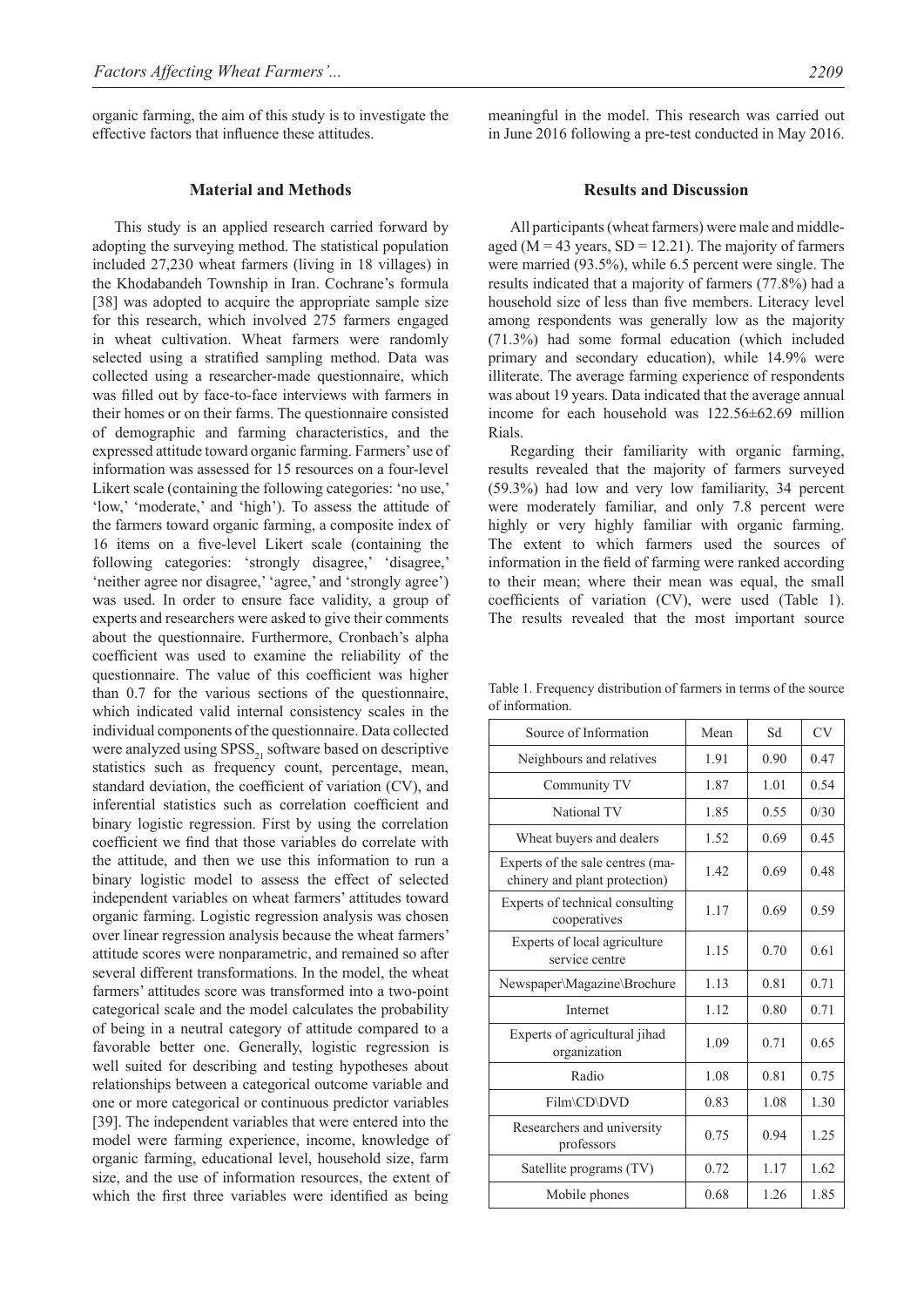of information for farmers came from neighbours and relatives  $(M = 1.91)$ , community TV  $(M = 1.87)$ , and national TV ( $M = 1.85$ ). The most underused sources of information included mobile phones, satellite programs, and university professors.

To record the total use of these resources, first all the scores were summed and then recorded in three levels of use: namely low, medium, and high. As shown in Table 2, the use of these resources by the majority of farmers (67.6 %) was low, 7.3 percent medium, and 25.1 percent high. As explained in the 'Material and Methods' section, the farmers' attitudes toward organic farming were assessed by 16 items on a five-point Likert scale (1 = strongly disagree, 2 = disagree, 3 = neither agree nor disagree,  $4 = \text{agree}$ , and  $5 = \text{strongly agree}$ ) and the scores of negative items reversed. Considering the mean of the scale  $(M = 2.5)$ , the items' mean greater than 2.5 denoted a positive attitude while a mean less than 2.5 denoted a negative attitude toward organic farming. In general, these results revealed an overwhelmingly positive attitude shown by the respondents toward organic farming. All the means of the 16 attitudinal statements were above the cut-off point of 2.5.

To report the general attitude of farmers, first all the scores were summed up and then recorded within three categories: 'favourable,' 'middle' (neutral), and 'unfavourable.' 50.9 percent of farmers had a favourable attitude and 49.1 percent of them had a neutral attitude toward organic farming; there was no one with an unfavourable attitude. This is similar to the findings of Oluwasusi [11], Alzaidi et al. [22], and Adebayo and Oladele [34]. According to the results of the correlation coefficient (Table 3), there was a significant negative correlation between the age of farmers and their attitudes toward organic farming. The present results support the findings of Jayawardana and Sherief [17], Peterson et al. [15], Läpple [25], and Läpple and Van Rensburg [26], which assert that older farmers have negative attitudes toward organic farming in comparison with younger ones. This means that younger farmers have an inclination to accept organic farming as an innovative practice. One of the reasons behind this phenomenon is that younger farmers are more willing to take risks [10, 27] and are interested in experimenting with new technology in comparison to older farmers [40]. However, the findings of the current study do not support the previous research conducted by Karki et al. [20], Dunlap et al. [21], Alzaidi et al. [22], Dinpanah et al. [23], and Ghane et al. [24]. The second variable with a positive significant correlation was educational level. This implies that being more educated influences attitudes toward organic farming and farmers that are more educated have a better attitude toward organic farming. This finding has been underscored by Jayawardana and Sherief [17], Dunlap et al. [21], Alzaidi et al. [22], Läpple [25], Omani and Chizari [28], Razzaghi-Borkhani et al. [29], Chouichom and Yamao [30], and Wheeler [31]. Since information is the centrepiece of education, the facilities to access information and the ability to comprehend it would contribute toward making Table 2. Ranking items related to the attitude of farmers toward organic farming.

| organic rammig.                                                                                                                                      |      |           |           |      |
|------------------------------------------------------------------------------------------------------------------------------------------------------|------|-----------|-----------|------|
| <b>Statement of Attitude</b><br>index                                                                                                                | Mean | <b>SD</b> | <b>CV</b> | Rank |
| The use of chemical<br>pesticides cause some<br>damage to human and natural<br>resources.                                                            | 4.24 | 0.74      | 0.17      | 1    |
| Chemical pesticides are<br>harmful to human and animal<br>health.                                                                                    | 4.11 | 0.68      | 0.17      | 2    |
| Farmers could use organic<br>fertilizers such as animal<br>manure and crop residues<br>to increase soil fertility.                                   | 4.11 | 0.84      | 0.21      | 3    |
| Organic farming reduces<br>environmental pollution.                                                                                                  | 4.01 | 0.70      | 0.170     | 4    |
| Every Informed farmer<br>should encourage other<br>farmers to use organic<br>farming practices.                                                      | 3.96 | 0.73      | 0.18      | 5    |
| Chemical fertilizers are<br>harmful to human and animal<br>health.                                                                                   | 3.94 | 0.78      | 0.20      | 6    |
| Consumption of organic<br>farming products is<br>beneficial to human health.                                                                         | 3.89 | 0.90      | 0.23      | 7    |
| The nutritional value of<br>organic products is more than<br>conventional ones.                                                                      | 3.89 | 0.71      | 0.18      | 8    |
| Organic farming helps<br>maintain soil fertility.                                                                                                    | 3.77 | 0.67      | 0.18      | 9    |
| In organic products, there is<br>little or no pesticide residue.                                                                                     | 3.70 | 0.99      | 0.27      | 10   |
| Organic farming causes<br>production quantity and<br>income of farmers<br>to decline.*                                                               | 3.61 | 0.94      | 0.26      | 11   |
| I would like to use natural<br>fertilizers instead of chemical<br>fertilizers.                                                                       | 3.58 | 0.95      | 0.27      | 12   |
| Some diseases and pests can<br>be controlled without the use<br>of chemical pesticides.                                                              | 3.32 | 1.03      | 0.31      | 13   |
| In organic farming,<br>production costs increase.*                                                                                                   | 3.23 | 1.04      | 0.32      | 14   |
| I would like to produce<br>fewer but healthier products<br>without the use of fertilizers<br>and pesticides.                                         | 3.01 | 1.09      | 0.36      | 15   |
| Despite the higher price of<br>organic products compared<br>to conventional products,<br>people still prefer buying<br>organic and healthy products. | 2.54 | 1.06      | 0.42      | 16   |

Scale: strongly disagree  $= 1$  to strongly agree  $= 5$ <sup>\*</sup> negative statements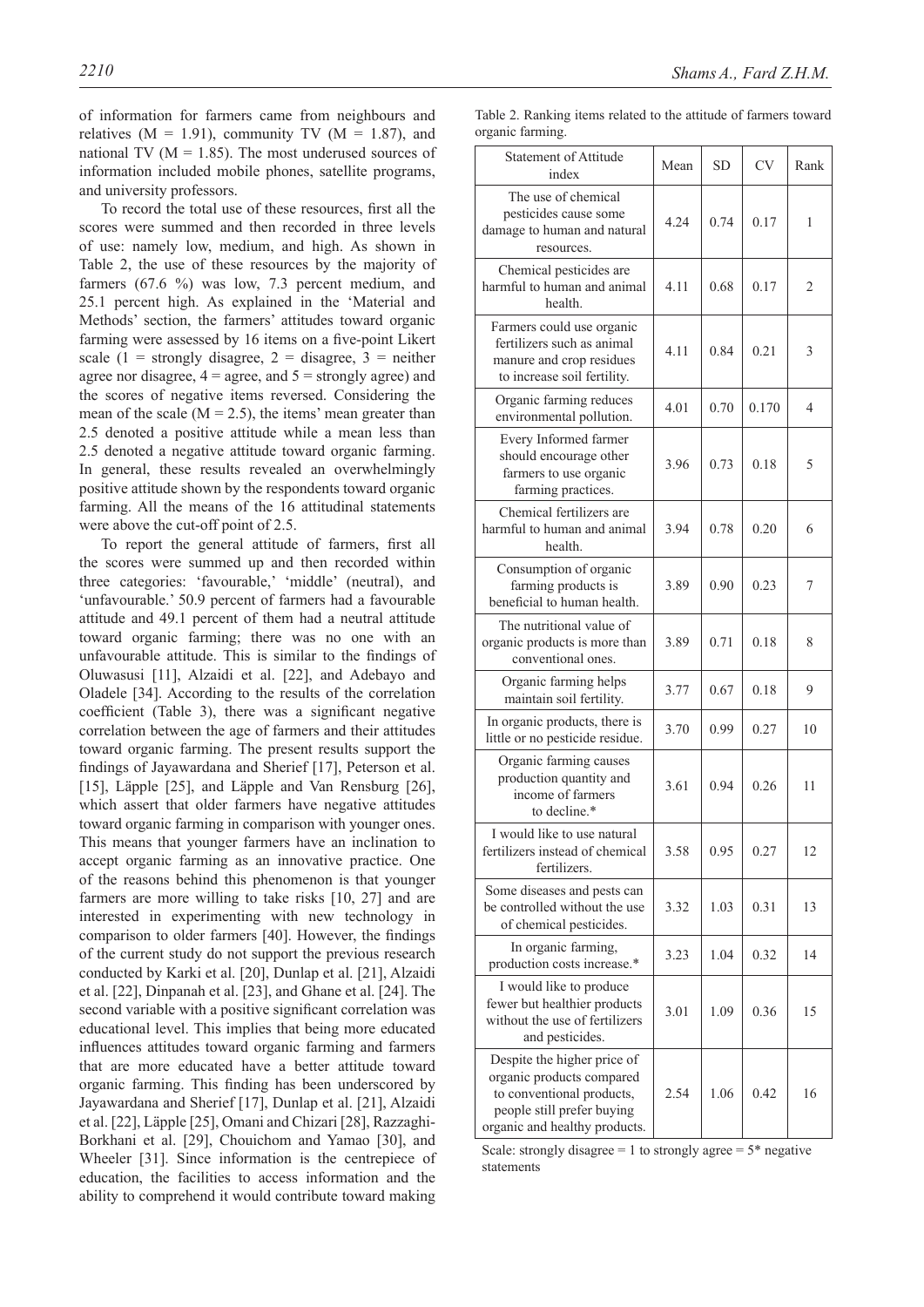Table 3. Correlation between the studied variables and attitudes toward organic farming.

| Variables                              | r          | р     | Correlation<br>Coefficient |
|----------------------------------------|------------|-------|----------------------------|
| Age                                    | $-0.241**$ | 0.000 | Pearson                    |
| Educational level                      | $0.204**$  | 0.000 | Pearson                    |
| Household size                         | $-0.239**$ | 0.000 | Pearson                    |
| Farming experience                     | $-0.209**$ | 0.000 | Pearson                    |
| Income                                 | $0.310**$  | 0.000 | Pearson                    |
| Farm size                              | 0.009      | 0.888 | Pearson                    |
| Knowledge about<br>organic farming     | $0.291**$  | 0.000 | Spearman                   |
| Use of information<br>resources extent | $0.290**$  | 0.000 | Pearson                    |

\*\*Correlation is significant at the 0.01 level (two-tailed).

farmers better informed, and assist them in taking decisions to adopt new technology [40]. Education allows farmers to understand the concepts of organic farming more comprehensively [41]. Furthermore, educated farmers can acquire technical information more easily [42]. As a result, the acceptance rate of agri-environmental policies among educated farmers is higher than their poorly educated counterparts [43]. Thus, the evidence of the positive effect of education on attitudes toward organic farming is indisputable. The findings of this study are, however, inconsistent with that of Cukur [13] and Khaledi et al. [32]. The literature review has a unanimous agreement with respect to the assertion that larger households have a better attitude toward organic farming in comparison to smaller households [11, 18, 34]. These findings were based on the fact that farm households rely on family members for non-mechanized farm operations in many developing countries, and large household sizes reduce labour limitations, leading to increased production. The results of this study provide contrary evidence, that is, smaller households have a better attitude toward organic farming. The findings of this study are, however, consistent with that of Djokoto et al. [40].

 Some studies show that farmers who have engaged in agriculture over a long period of time are more interested in acquiring more experience about the successes and failures of the technology employed to turn out products [10, 40]. For example, Isin et al. [19], Jayawardana and Sherief [17], Oluwasusi [11], Adebayo and Oladele [34], Wheeler [31], and Chouichom and Yamao [30] indicated that farming experience has a positive effect on attitudes toward organic farming. The results of this study are in line with the study by Hattam and Holloway [44], which shows contrary evidence. According to this study, more experienced farmers were less interested in organic farming. Farmers with more experience in farming are used to the old way of farming and are not particularly interested in learning new methods and vice versa (the negative sign specifically establishes that farmers with fewer years of experience in farming have better attitudes toward organic farming). This implies that less farming experience leads to the probability of a better attitude toward organic production because less experienced farmers may be more amenable to taking risks in line with the learning curve. The finding of this study is consistent with the conclusions of Djokoto et al. [40], Thapa and Rattanasuteerakul [45], and Hattam and Holloway [44]. Farmers who adopt organic farming encounter an increase in their production costs because of the use of labourintensive technologies [46]. In addition, these farmers face new costs related to transportation and certification. Therefore, wealthier farmers have greater access to resources and may be better equipped to take risks [42]. According to previous studies, one of the constraints of the adoption of organic farming has been economic barriers such as household income [32]. Therefore, higher income might facilitate the adoption of organic practices by farmers with more favourable attitudes toward it. In this study, consistent with Sarker et al. [18], and likeminded researchers in Iran (for example: Sadati et al. [27], Ghorbani et al. [35] and Ghorbani et al. [36]) who reported positive and statistically significant correlations between the annual income of farmers and their attitudes toward organic farming, demonstrated that farmers with a higher income have a better attitude toward organic farming than farmers with a lower income. This finding calls for the strengthening and the increased access to credit services for farmers in order to motivate them to adopt organic farming practices. This may be facilitated by extension organization services. In contrast to earlier findings, however, there was no meaningful correlation between farm size and the attitudes of farmers toward organic farming. Studies such as Zingore et al. [37], Cukur [13], Karki et al. [20], Oluwasusi [11], Adebayo and Oladele [34], and Chouichom and Yamao [30] showed a positive correlation, and other studies, for example, Alzaidi et al. [22] and Khaledi et al. [32], reported a negative correlation between the attitude toward organic farming and farm size.

It seems that having related knowledge of environment by people (regarding principles, values, ecology, and health) influence their attitudes toward the environment [47]. Therefore, a lack of knowledge and understanding is reported by many researchers as a barrier of intention to adopt organic farming [10, 48-49]. As noted in the review, farmers who have more knowledge about organic farming have a better attitude toward it. The findings of this study, consistent with the aforementioned studies as well as the studies of Cukur [13] and Läpple [25], report the positive relationship that exists between being informed about organic farming and farmers' attitudes toward it.

There was a positive meaningful correlation between the extent of information resources used by farmers and their attitudes toward organic farming. In previous studies like Djokoto et al. [40], Wollni and Andersson [12], Oluwasusi [11], Adebayo and Oladele [34], Sarker et al. [18], Tatlidil et al. [41], and Wheeler [31], the marginal effect of access to sources of information was statistically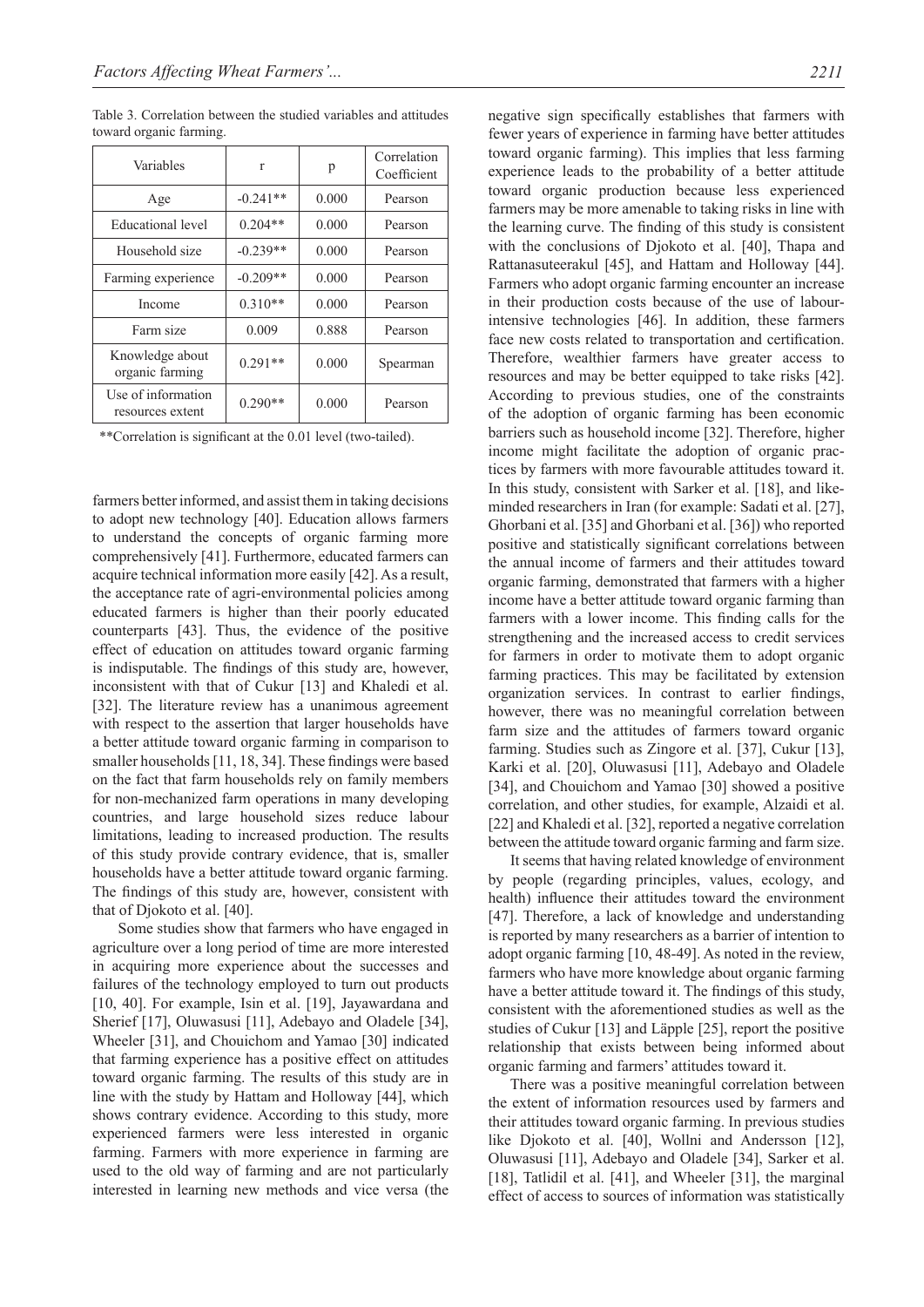| Sig   | Wald       | SE    | B        | Variable                           |
|-------|------------|-------|----------|------------------------------------|
| 0.035 | $4.470*$   | 0.015 | $-0.031$ | Farming experi-<br>ence            |
| 0.000 | $25.263**$ | 0.193 | 0.972    | Knowledge about<br>organic Farming |
| 0.000 | 45.518**   | 0.023 | 0.155    | Income                             |
| 0.000 | 15.326**   | 0.897 | 3.512    | Constant                           |

Table 4. Logistic regression of the factors affecting the attitude of farmers.

significant positive, and farmers with increased organic farming knowledge were more likely to think favourably about it. Farmers who have access to relevant information resources can be familiar with new techniques and, therefore, share their experiences and knowledge with each other. In this regard, Bello [50] believes that farmers in many developing countries lack technical information and knowledge about farming practices and marketing methods such as competition strategies, choosing which products to grow, distribution channels, access to marketing services, and the resources to identify different markets. Since neighbours and relatives, community TV, and National TV were the most prevalent sources of information for farmers in the region, information on organic farming can be provided through these sources.

As described above, all the farmers were classified into two categories, which include favourable and neutral attitudes toward organic farming. Binomial logistic regression was used to determine the factors affecting wheat farmers' attitudes toward organic farming. The logistic regression model was statistically significant:  $\chi^2$  = 149.622, p =.000. The model explained 46.5% (Nagelkerke  $R^2$ ) of the variance in the farmers' attitude and correctly classified 82.3% of these cases.

The logistic regression results are shown in Table 4. A negative coefficient (B) indicates a reduced likelihood of favourable attitude, while a positive coefficient indicates an increased likelihood of favourable attitude. Entry and exit of variables were specified by the Wald statistic, with probabilities of 0.05 and 0.1, respectively  $(*P<0.05,$ \*\*P<0.01). The results of the binomial logistic regression suggested that higher farm experience decreased the likelihood of a favourable attitude toward organic farming and, in contrast, a high income and knowledge on organic farming increased the likelihood of the farmers' attitude to be favourable to new farming alternatives.

#### **Conclusions**

This study investigated the attitudes of wheat farmers (from the Khodabandeh township in Zanjan province, Iran) toward organic farming and the factors responsible for these attitudes. We can conclude from this study that nearly half of them (50.9%) had a favourable attitude. Farmers with a high educational level, a high income, a

high farm size, more knowledge about organic farming, and greater access to information resources had a favourable attitude toward organic farming; in contrast, older farmers with high household sizes and longer farming experience had a neutral attitude. According to the regression model, farming experience, knowledge about organic farming, and income explained 46.5% of likelihoods of the dependent variable. Since the majority of farmers (59.3%) had a low level of knowledge, an improvement in the farmers' level of knowledge regarding organic farming has been suggested. As farmers of the village are the primary source of information for other farmers, hosting proper training workshops by responsible experts and organizations in order to familiarize these farmers with the problems of conventional farming and the advantages and benefits of organic farming methods could be beneficial. In addition, the potential use of TV programs (both at the local and national levels) in disseminating information related to organic farming to farmers is suggested.

#### **Acknowledgements**

The authors gratefully acknowledge funding from the University of Zanja/Iran.

#### **References**

- 1. CHRISTIAENSEN L., DEMERY L., KUHL J. The (evolving) role of agriculture in poverty reduction - an empirical perspective. Journal of Development Economics. **96** (2), 239, **2011**.
- 2. FAN S.A., ROSEGRANT M.W. Investing in agriculture to overcome the world food crisis and reduce poverty and hunger. Washington, DC: IFPRI (International Food Policy Research Institute), **2016**.
- 3. ALSTON J.M., PARDEY P.G. Agriculture in the global economy. The Journal of Economic Perspectives. **28** (1), 121, **2014**.
- 4. PARDEY P.G., BEDDOW J.M. HURLEY T.M. BEATTY T.K.M., EIDMAN V.R. A bounds analysis of world food futures: Global agriculture through to 2050. Australian Journal of Agricultural and Resource Economics. **58**, 571, **2014.**
- 5. GÜN S., KAN M. Pesticide use in Turkish greenhouses:health and environmental consciousness. Polish J. of Environ. Stud. **18** (4), 607, **2008**.
- 6. HASHEMI S.M., DAMALAS C.A. Farmers' perceptions of pesticide efficacy: reflections on the importance of pest management practices adoption. Journal of Sustainable Agriculture, **35**, 1, **2011**.
- 7. ACELEANU M.I. Sustainability and competitiveness of Romanian farms through organic agriculture. Sustainability, **8** (3), 245, **2016**.
- 8. KEATING B.A., HERRERO M., CARBERRY P.S., GARDNER J., COLE M.B. Food wedges: framing the global food demand and supply challenge toward 2050. Global Food Security. **3**, 125, **2014**.
- 9. AZAM M.S. The influence of socio-demographic factors in adopting organic farming practices. International Journal of Interdisciplinary and Multidisciplinary Studies. **2** (5), 8, **2015**.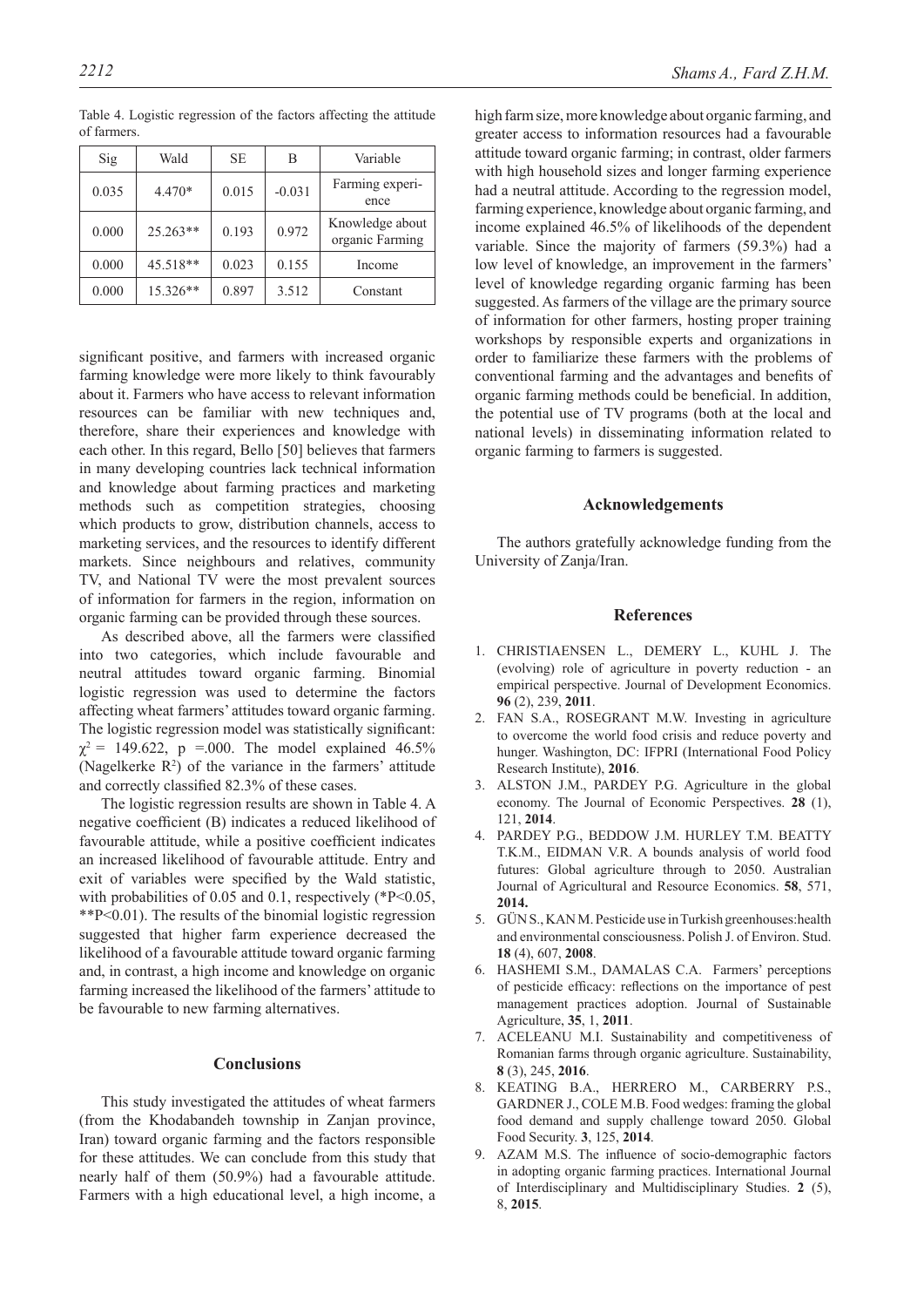- 10. SOLTANI S., AZADI H., MAHMOUDI H. WITLOX F. Organic agriculture in Iran: Farmers' barriers to and factors influencing adoption. Renew Agr Food Syst. **29 (**2), 126, **2014**.
- 11. OLUWASUSI J.O. Vegetable farmers' attitude toward organic agriculture practices in selected states of South West Nigeria. Journal of Agricultural Extension and Rural Development. **6** (7), 223, **2014**.
- 12. WOLLNI M., ANDERSSON C. Spatial patterns of organic agriculture adoption: Evidence from Honduras. Ecological Economics, **97**, 120, **2014**.
- 13. CUKUR T. Conventional dairy farmers converting to organic dairy production in Turkey. Polish Journal of Environmental Studies. **24** (4), 1543, **2015**.
- 14. MALEK-SAEIDI H., REZAEI-MOGHADDAM K., AJILI A. Professionals' Attitudes toward organic farming: The Case of Iran. Journal of Agricultural Science and Technology. **14** (1), 51, **2011**.
- 15. PETERSON H.H., BARKLEY A., CHACÓN-CASCANTE A., KASTENS T.L. The motivation for organic grain farming in the United States: profits, lifestyle, or the environment?. Journal of Agricultural and Applied Economics, **44** (02), 13, **2012**.
- 16. REZVANFAR A., ERAKTAN G., OLHAN E. Determine of factors associated with the adoption of organic agriculture among small farmers in Iran. African Journal of Agricultural Research .**6** (13), 2950, **2011**.
- 17. JAYAWARDANA J.K.J.P., SHERIEF A.K. Influence of socio-psychological characteristics in adoption of organic farming practices in coconut based homesteads in humid tropics. In COCOS. **19** (2), 101, **2012**.
- 18. SARKER M.A., ITOHARA Y., HOQUE M. Determinants of adoption decisions: The case of organic farming (OF) in Bangladesh. Extension Farming Systems Journal. **5** (2), 39, **2009**.
- 19. ISIN F., CUKUR T., ARMAGAN G. Factors affecting the adoption of the organic dried fig agriculture system in Turkey. Journal of Applied Sciences, **7** (5), 748, **2007**.
- 20. KARKI L., SCHLEENBECKER R., HAMM U. Factors influencing a conversion to organic farming in Nepalese tea farms. Journal of Agriculture and Rural Development in the Tropics and Subtropics (JARTS). **112**  (2), 113, **2012**.
- 21. DUNLAP R.E., VAN LIERE K.D., MERTIG A.G., JONES R.E. Measuring endorsement of the New Ecological Paradigm: a revised NEP scale. Journal of Social Issues, **56**  (1), 425, **2000**.
- 22. ALZAIDI A.A., BAIG M.B., ELHAG E.A. An Investigation into the Farmers' Attitudes toward Organic Farming in Riyadh Region – Kingdom of Saudi Arabia. Bulgarian Journal of Agricultural Science, **19** (3), 426, **2013**.
- 23. DINPANAH G., MIRDAMADI S.M., CHIZARI M., SLACK S.M. Analysis of FFS influence on paddy farmers in Sari County. Journal of Iranian Economic Research and Rural Development. **40** (1), 75, **2009.**
- 24. GHANE F., NAMDAR R., CHIZARI M. Assessing the effectiveness of IPM training courses from cotton farmers' perspective in Garmsar County. Journal of Agricultural Education Management Research. **3** (8), 59, **2009**.
- 25. LAPPLE D. Comparing attitudes and characteristics of organic, former organic and conventional farmers: Evidence from Ireland. Renewable Agriculture and Food Systems. **28**  (04), 329, **2013**.
- 26. LAPPLE D., VAN RENSBURG T. Adoption of organic farming: Are there differences between early and late

adoption?. Ecological Economics. **70** (7), 1406, **2011**.

- 27. SADATI S.A., SHABANALI-FAMI H., KALANTARI K., MOHAMADI Y., ASAKERE A. Investigating effective factors on attitude of paddy growers toward organic farming: a case study in Babol County, Iran. Journal of Applied Sciences, Engineering and Technology. **3** (4), 362, **2010**.
- 28. OMANI A.R. CHIZARI M. Identifying the appropriate model for anticipating adoption model for sustainable management of water resources among wheat farmers of Ahvaz Province. Journal of Agricultural Economy and Development. **19** (73), 77, **2011**.
- 29. RAZZAGHI-BORKHANI F., REZVANFAR A., SHABANALI FAMI H. The role of educational and communicational factors on the knowledge of Integrated Pest Management (IPM) among paddy farmers in Sari County. Journal of Agricultural Education Management Research. **13**, 2, **2010**.
- 30. CHOUICHOM S., YAMAO M. Comparing opinions and attitudes of organic and non-organic farmers toward organic rice farming system in north-eastern Thailand. Journal of Organic Systems, **5** (1), 25, **2010.**
- 31. WHEELER S. Factors influencing agricultural professionals' attitudes toward organic agriculture and biotechnology (Doctoral dissertation, ANU, Canberra), **2005**.
- 32. KHALEDI M., WESEEN S., SAWYER E., FERGUSON S., GRAY R. Factors influencing partial and complete adoption of organic farming practices in Saskatchewan, Canada. Canadian Journal of Agricultural Economics. **58** (1), 37, **2010.**
- 33. JAVANMARD M., MAHMOUDI H. A SWOT analysis of organic dried fig production in Iran. Environmental Sciences. **6** (1), 101, **2008**.
- 34. ADEBAYO S.A. OLADELE O.I. Vegetable farmers' attitude toward organic agriculture practices in South Western Nigeria. Journal of Food, Agriculture & Environment, **11**  (2), 548, **2013**.
- 35. GHORBANI M., LIAGHATI H., NEMATI F. Factors influencing the potential demand for credit by farmers on their tendency for producing greenhouse organic cucumbers in Khorasan Razavi Province. Environmental Sciences. **8**  (3), 35, **2011**.
- 36. GHORBANI M., KOOCHEKI A., MAHMOUDI H. Estimation of virtual yield organic wheat: Case study of Khorasan Province. Environmental Sciences. **6** (3), 23, **2009**.
- 37. ZINGORE S., TITTONELL P., CORBEELS M., VAN WIJK M.T. GILLER K.E. managing soil fertility diversity to enhance resource use efficiencies in smallholder farming systems: a case from Murewa District, Zimbabwe. Nutrient Cycling in Agroecosystems, **90** (1), 87, **2011**.
- 38. COCHRAN W.G. Sampling techniques (3rd ed.). New York: John Wiley & Sons. **1977**.
- 39. PENG C.Y., LEE K.L., INGERSOLL G.M. An introduction to logistic regression analysis and reporting. The Journal of Educational Research. **96** (1), 2, **2002**.
- 40. DJOKOTO J.G., OWUSU V., AWUNYO-VITOR D. Adoption of organic agriculture: Evidence from cocoa farming in Ghana. Cogent Food & Agriculture. **2**, 1, **2016**.
- 41. TATLIDIL F.F., BOZ I., TATLIDIL H. Farmers perception of sustainable agriculture and its determinants: A case study in Kahramanmaras province of Turkey. Environmental Development Sustainable. **11**, 1091, **2009**.
- 42. KASSIE M., ZIKHALI P., MANJUR K., EDWARDS S. Adoption of organic farming techniques evidence from a semi-arid region of Ethiopia, Environment for Development Discussion Paper Series January 2009, 17, **2009**.